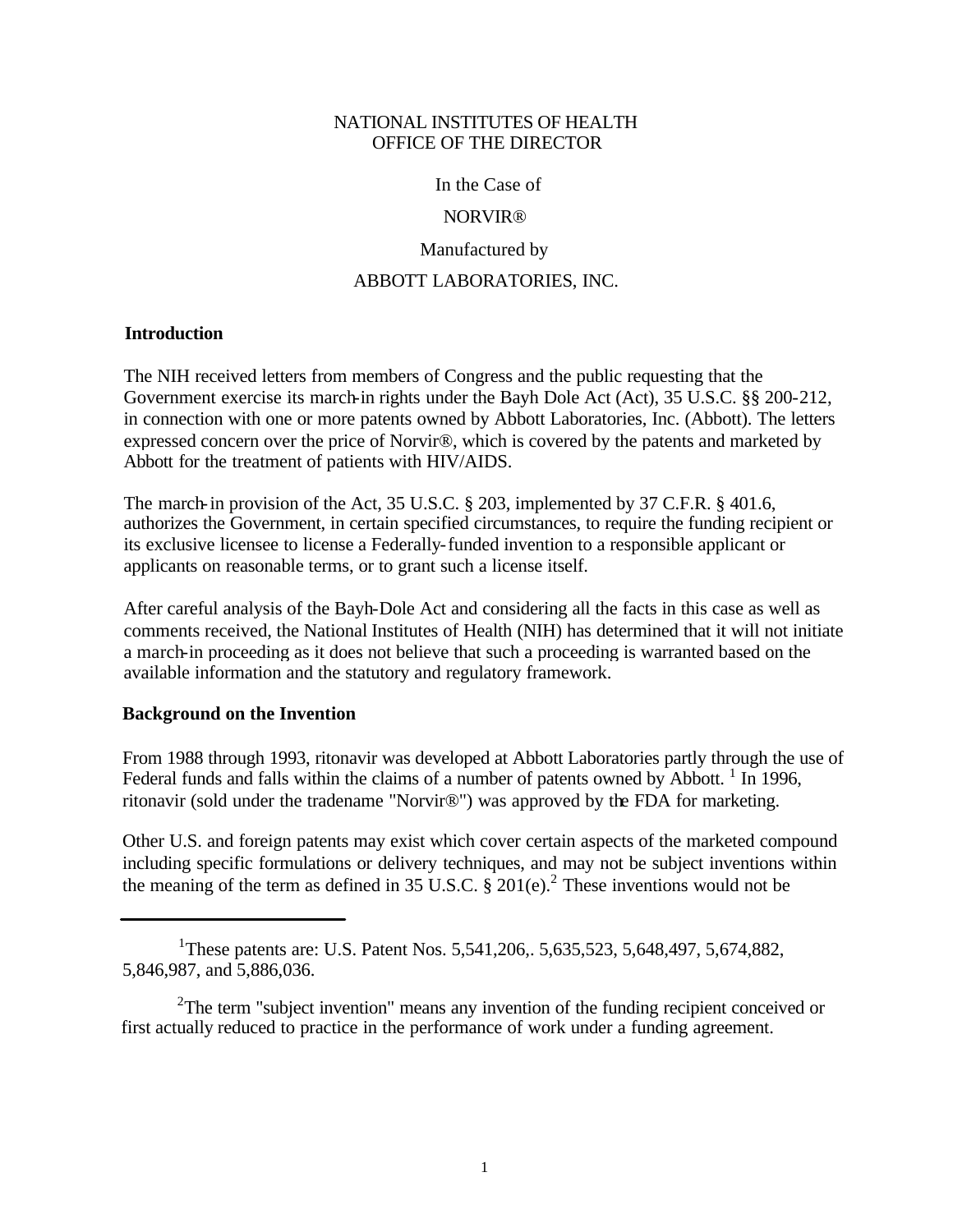subject to the Government's march-in authority.

#### **Statutory and Regulatory Background**

The stated policy and objective of the Bayh-Dole Act is:

to use the patent system to promote the utilization of inventions arising from federally supported research or development; to encourage maximum participation of small business firms in federally supported research and development efforts; to promote collaboration between commercial concerns and nonprofit organizations, including universities; to ensure that inventions made by nonprofit organizations and small business firms are used in a manner to promote free competition and enterprise without unduly encumbering future research and discovery; to promote the commercialization and public availability of inventions made in the United States by United States industry and labor; to ensure that the Government obtains sufficient rights in federally supported inventions to meet the needs of the Government and protect the public against nonuse or unreasonable use of inventions; and to minimize the costs of administering policies in this area.

Act at § 200. Toward this goal, the Act addresses not only rules governing the licensing of Government-owned inventions, but also addresses the rights of Federal contractors<sup>3</sup> to elect title to inventions made with Federal funding.

In giving contractors the right to elect title to inventions made with Federal funding, the Act also includes various safeguards on the public investment in the research. For example, the Federal agency retains a nonexclusive, nontransferable, irrevocable, paid-up license to practice or have practiced for or on behalf of the United States any subject invention throughout the world. See 35 U.S.C. § 202(c)(4). In addition, the Act includes march-in rights which provide a Federal agency with the authority, in certain very limited and specified circumstances, to make sure that a federally funded invention is made available to the public. The march-in provisions are set out in Section 203(a), which states that:

With respect to any subject invention in which a small business firm or nonprofit organization has acquired title under this chapter, the Federal agency under whose funding agreement the subject invention was made shall have the right, in accordance with such procedures as are provided in regulations promulgated hereunder to require the contractor, an assignee or exclusive licensee of a subject invention to grant a

 $3$  Section 201(c) defines the term "contractor" as any person, small business firm, or nonprofit organization that is a party to a funding agreement. Executive Order 12591 expanded this definition to include large businesses.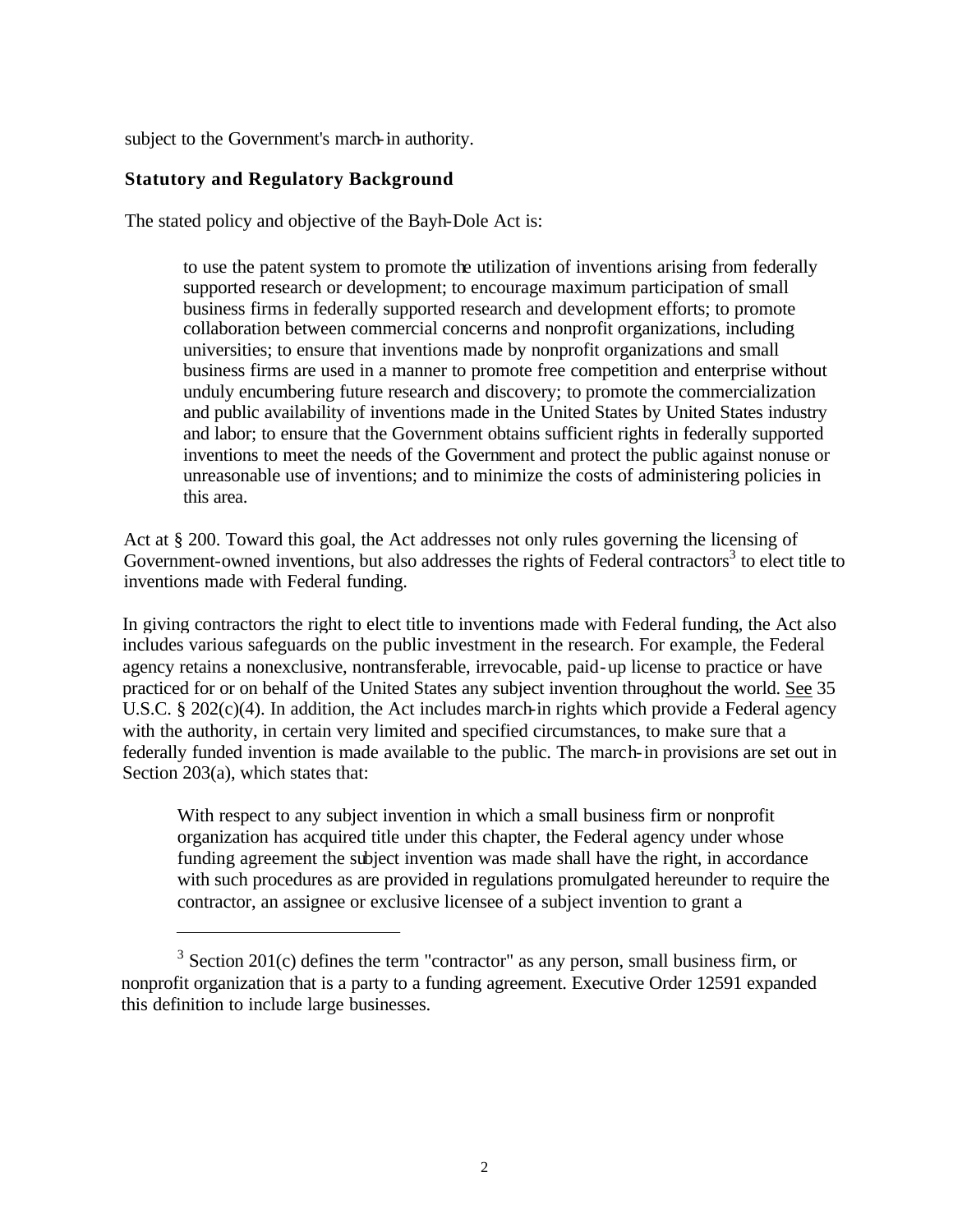nonexclusive, partially exclusive, or exclusive license in any field of use to a responsible applicant or applicants, upon terms that are reasonable under the circumstances, and if the contractor, assignee, or exclusive licensee refuses such request, to grant such a license itself, if the Federal agency determines that such -

(1) action is necessary because the contractor or assignee has not taken, or is not expected to take within a reasonable time, effective steps to achieve practical application of the subject invention in such field of use;

(2) action is necessary to alleviate health or safety needs which are not reasonably satisfied by the contractor, assignee, or their licensees;

(3) action is necessary to meet requirements for public use specified by Federal regulations and such requirements are not reasonably satisfied by the contractor, assignee, or licensees; or

(4) action is necessary because the agreement required by section 204 has not been obtained or waived or because a licensee of the exclusive right to use or sell any subject invention in the United States is in breach of its agreement obtained pursuant to section 204.

The Department of Commerce regulations implementing the Act and specifying the procedures that govern the exercise of march in proceedings are set forth at 37 C.F.R. § 401.6. The regulations provide that whenever an agency receives information that it believes might warrant the exercise of march-in rights, it may initiate a march-in proceeding after notification of the contractor and a request to the contractor for informal written or oral comments.

#### **Public Comments**

The NIH held a public meeting on May 25, 2004 at which comments were presented by advocates for and against the use of the Government's march-in authority in connection with Norvir®. The speakers presented differing perspectives regarding the interpretation and intention of the march-in provisions, the reasons for the increase in the price of ritonavir, and the anticompetitive effect of that price increase.

The NIH also has received written comments from a variety of groups and individuals representing universities, the AIDS community, pharmaceutical interests, drafters of the Bayh-Dole Act, and other interested parties. These comments along with those submitted at the public meeting are available on the NIH Office of Technology Transfer website at http://www.[ott.nih.gov/](http://www.ott.nih.gov/policy/meeting/May25.htm)policy/meeting/mav25.htm.

The NIH is aware that members of Congress and the public have asked the Federal Trade Commission (FTC) to investigate the potential anti-competitive effects of the increase in the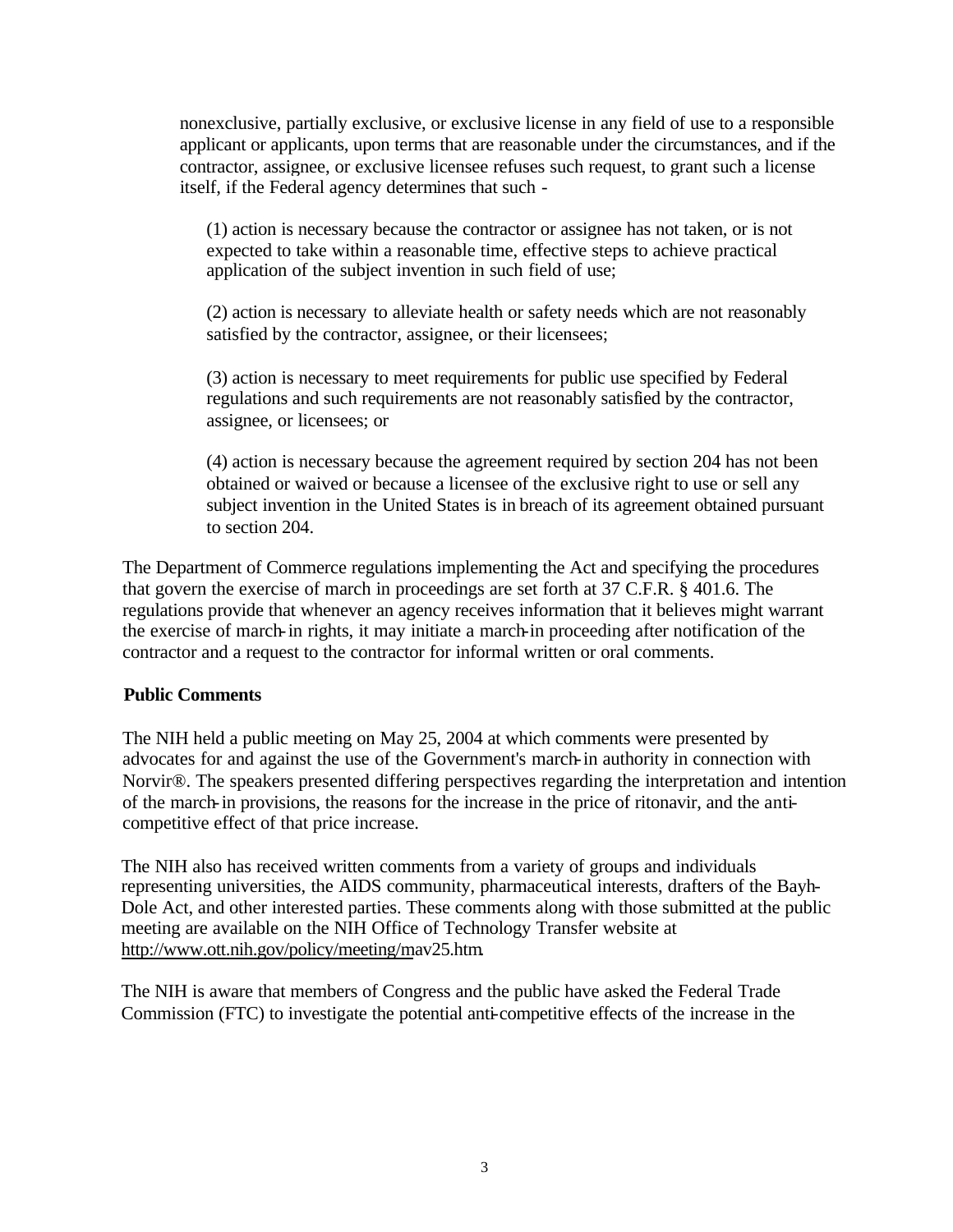price of Norvir®. The NIH agrees that the FTC is the appropriate agency to address this issue.

After carefully considering all the information provided and otherwise made available, the NIH does not believe the initiation of a march-in proceeding is warranted.

#### **Discussion**

The NIH is the steward of medical and behavioral research for the nation. Its mission is science in pursuit of fundamental knowledge about the nature and behavior of living systems and the application of that knowledge to extend healthy life and reduce the burdens of illness and disability. Each year, a wealth of scientific discoveries emanates from the NIH intramural laboratories and from extramural activities under grants and contracts. Bringing these discoveries from "the bench to the bedside" requires drug and product development, scale-up, clinical testing, and finally marketing and distribution. Success in accomplishing this colossal task and fulfilling our primary mission of improving public health requires the participation of industry partners.

The NIH supports fundamental research that may lead to the development of pharmaceutical products. Occasionally, the NIH funds a technology that ultimately is incorporated into a commercial product or process for making a commercial product. It is important to the NIH that pharmaceutical companies commercialize new health care products and processes incorporating NIH-funded technology thereby making the technology available to the public. A central purpose of the Bayh-Dole Act involves the development and commercialization of such products out of federally-funded research.

Section 203(a) of the Act provides in part that march-in rights may be exercised by the funding Federal agency based on any of four conditions: (1) when "practical application" of the subject invention has not been achieved or is not expected to be achieved in a reasonable time, (2) when the action is necessary to alleviate health or safety needs, (3) when action is necessary to meet requirements for public use specified by Federal regulation that the contractor has failed to meet or (4) when the U.S. industry preference of Section 204 of the Act has not been met. The third and fourth conditions are not relevant to this discussion<sup>4</sup>.

#### Practical Application of the Subject Inventions

A composition or product, such as Norvir®, that has achieved practical application is defined in Section 201(f) to mean that it is manufactured "under such conditions as to establish that the invention is being utilized and that its benefits are to the extent permitted by law or Government regulations available to the public on reasonable terms."

<sup>&</sup>lt;sup>4</sup>The last two conditions are clearly not relevant. Subparagraph  $(3)$  narrowly applies to "public use" specified by Federal regulations, but there are no regulations that apply in this case. Subparagraph (4) is not relevant because Abbott manufactures Norvir® in the United States.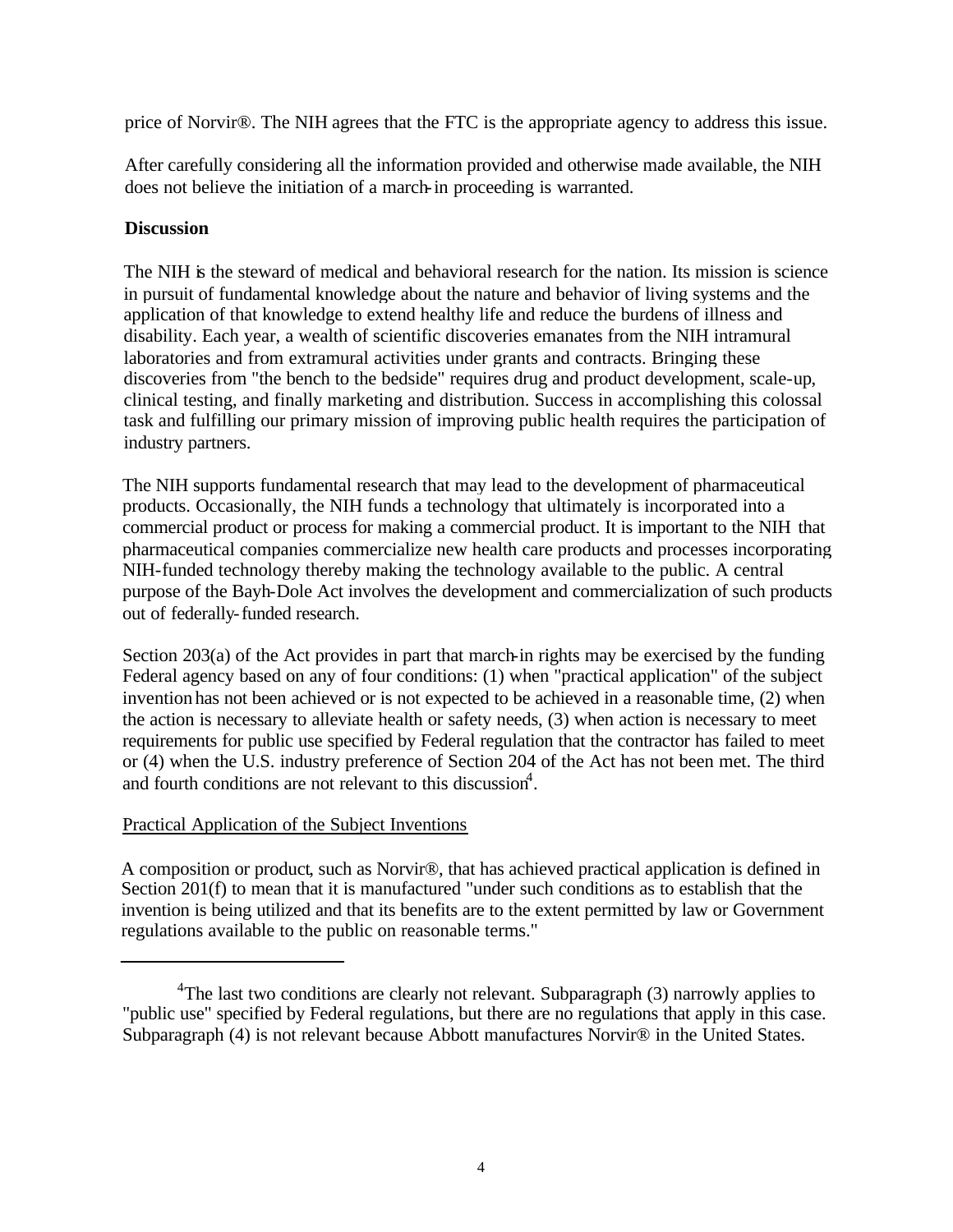In 1997, the NIH reviewed a march-in request from CellPro, Inc. that asserted Baxter Healthcare Corporation (Baxter) had failed to take effective steps to achieve practical application of the subject inventions. NIH determined that Baxter "met the statutory and regulatory standard for practical application" as evidenced by its "manufacture, practice, and operation" of the invention and the invention's "availability to and use by the public…." Accordingly, the NIH determined not to initiate march-in proceedings.<sup>5</sup>

Similarly, the record in this instance demonstrates that Abbott has met the standard for achieving practical application of the applicable patents by its manufacture, practice, and operation of ritonavir and the drug's availability and use by the public.

Ritonavir has been on the market and available to patients with HIV/ADDS since 1996, when it was introduced and sold under the tradename Norvir<sup>®</sup> as both a standalone protease inhibitor and a booster to increase the effectiveness of protease inhibitors marketed by other companies. Thus, the invention has reached practical application because it is being utilized and has been made widely available for use by patients with HIV/AIDS for at least eight years.

#### Health or Safety Needs

Norvir® has been approved by the Food and Drug Administration as safe and effective and is being widely prescribed by physicians for its approved indications. No evidence has been presented that march-in could alleviate any health or safety needs that are not reasonably satisfied by Abbott. Rather, the argument advanced is that the product should be available at a lower price, which is addressed below. Thus, the NIH concludes that Abbott has met the statutory and regulatory standard for health or safety needs.

#### Drug Pricing

Finally, the issue of the cost or pricing of drugs that include inventive technologies made using Federal funds is one which has attracted the attention of Congress in several contexts that are much broader than the one at hand.<sup>6</sup> In addition, because the market dynamics for all products developed pursuant to licensing rights under the Bayh-Dole Act could be altered if prices on such products were directed in any way by NIH, the NIH agrees with the public testimony that suggested that the extraordinary remedy of march-in is not an appropriate means of controlling

<sup>&</sup>lt;sup>5</sup>The determination also evaluated the health or safety need prong and found that Baxter had "taken appropriate steps to reasonably satisfy this need." The other two prongs were held to be "clearly not relevant."

<sup>&</sup>lt;sup>6</sup>In addition, NIH addressed "The NIH 'Reasonable Pricing' Clause Experience" in its report to Congress, "A Plan to Ensure Taxpayers' Interests are Protected," July 2001, available at http://www.nih.gov/news/070101wyden.htm.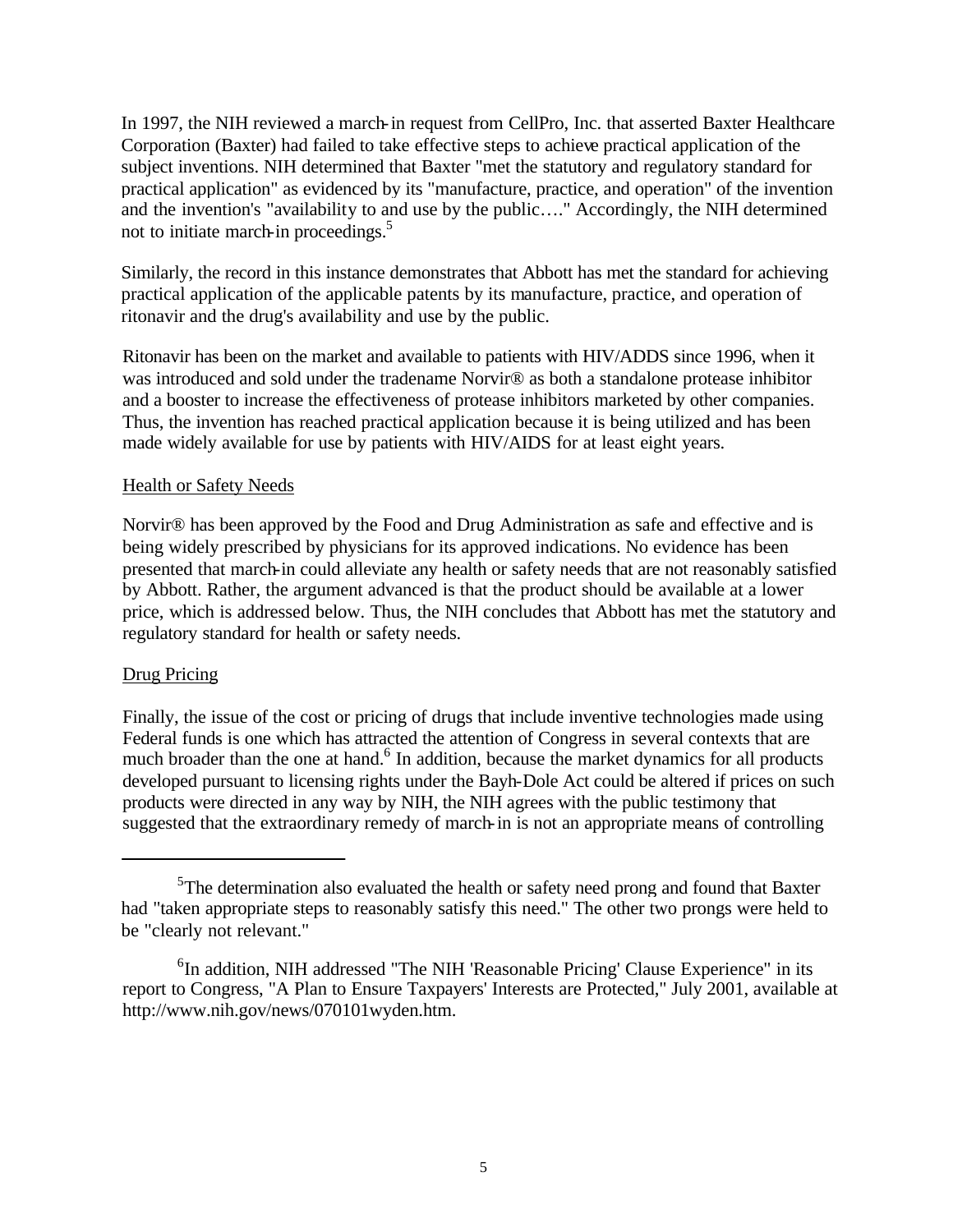prices. The issue of drug pricing has global implications and, thus, is appropriately left for Congress to address legislatively.

#### **Conclusion**

Norvir® has been available for use by patients with HIV/AIDS since 1996 and is being actively marketed by Abbott and prescribed by physicians primarily as a booster drug. Accordingly, this drug has reached practical application and met health or safety needs as required by the Bayh-Dole Act. The NIH believes that the issue of drug pricing is one that would be more appropriately addressed by Congress, as it considers these matters in a larger context. The NIH also maintains that the FTC is the appropriate agency to address the question of whether Abbott has engaged in anti-competitive behavior.

The NIH is cognizant of the care with which Congress crafted the march-in language and understands that it has the responsibility to exercise its march-in authority deliberately and with great care. As such, the NIH has determined that it does not have information that leads it to believe that the exercise of march-in rights might be warranted in this case within the meaning of 35 U.S.C. § 203.

**JUL 2 92004** 

Elias A. Zerhouni, M.D. Director, NIH